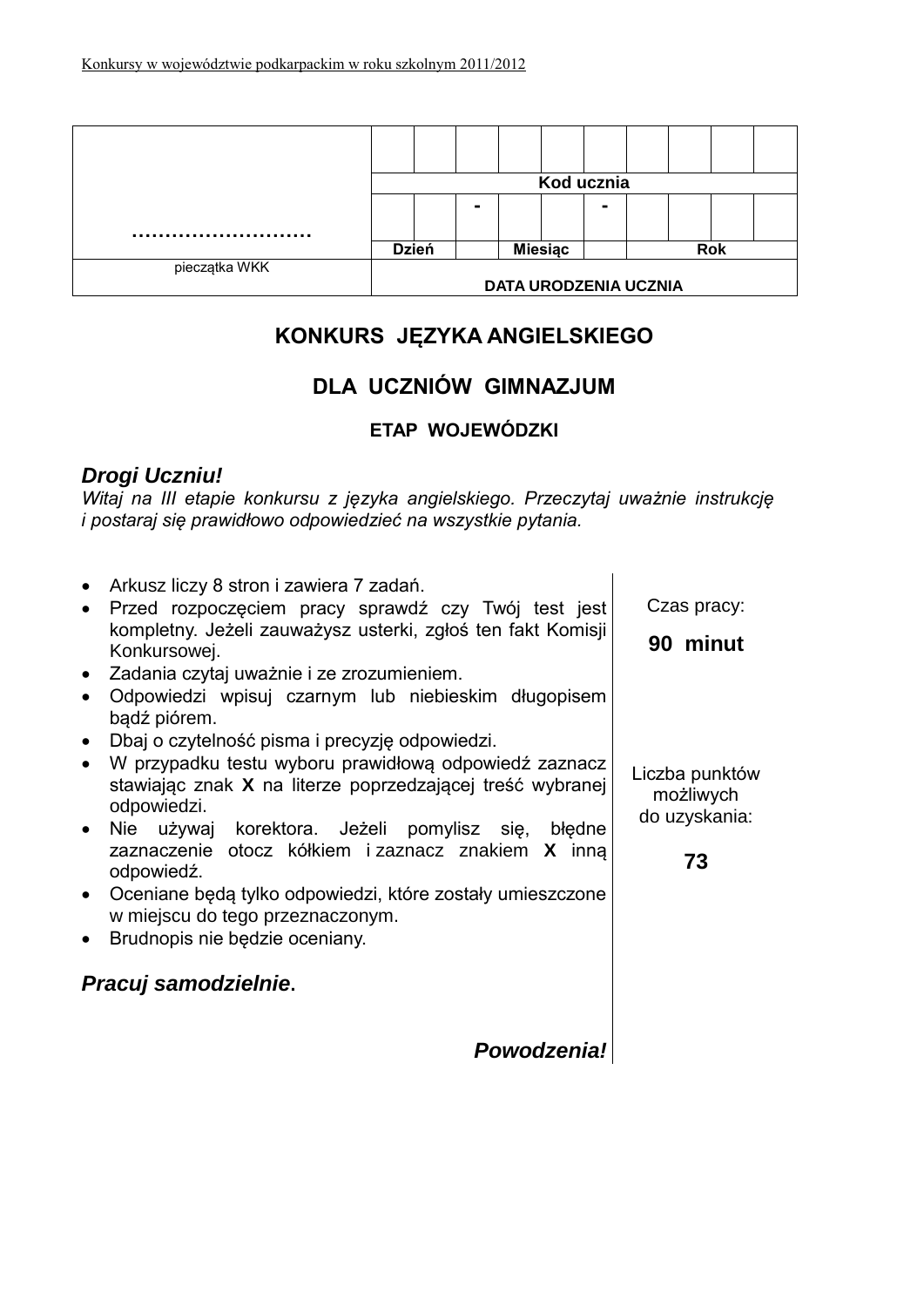# **Zadanie 1. Posłuchaj nagrania i zaznacz jedną poprawną odpowiedź A, B, C, D** (0-5 punktów)

#### **Nagranie zostanie odtworzone 2 razy.**

- 1. Where does this news program take place?
	- A. at a shopping center
	- B. at a local school
	- C. in a city market place
- 2. How does the young girl, Elizabeth, celebrate this holiday with her family?
	- A. They go out to eat at a restaurant.
	- B. They visit close relatives.
	- C. They go to see a movie.
- 3. What does Johnny and his family eat on this day?
	- A. turkey
	- B. ham
	- C. chicken
- 4. What sentence best describes Steven's feelings about Christmas?
	- A. It's a time when people exchange gifts with friends, family, and teachers.
	- B. It's a holiday when friends give gifts during an elaborate dinner.
	- C. It's a day when people think of others without waiting for a gift in return.
- 5. The final young woman says that the best thing about Christmas is:
	- A. receiving presents from classmates.
	- B. having a vacation from school.
	- C. sleeping late every day.

**Zadanie 2. Przeczytaj uważnie tekst** *Comedy Kids* **oraz zdania do tekstu, określ czy są one prawdziwe (T), czy fałszywe (F) (0-10 punktów)**

## *COMEDY KIDS*

Do you enjoy watching comedy? Do all your friends at school think you tell great jokes? Then why not come and see what's happening at *Comedy Kids?*

*Comedy Kids* own comedy clubs in several countries that are run just for young people aged 10-15. They're real clubs with real comedians, who are just as familiar with working in adult comedy clubs as they are working with children. But don't take our word for it- come and see for youself !

The *Comedy Kids* company was set up by John Winterton, who says that no-one had thought of being a stand-up comedian for young people until he came along. In fact, his act quickly became so popular that he soon found lots of other comedians who wanted to join his company and perform for families and young people. And if you think, as many others do, that a young people's comedian leaps on stage in a brightly-coloured costume and big red nose-think again. John usually appears dressed in a cool black jacket and trousers-more like a Hollywood movie star than a circus clown !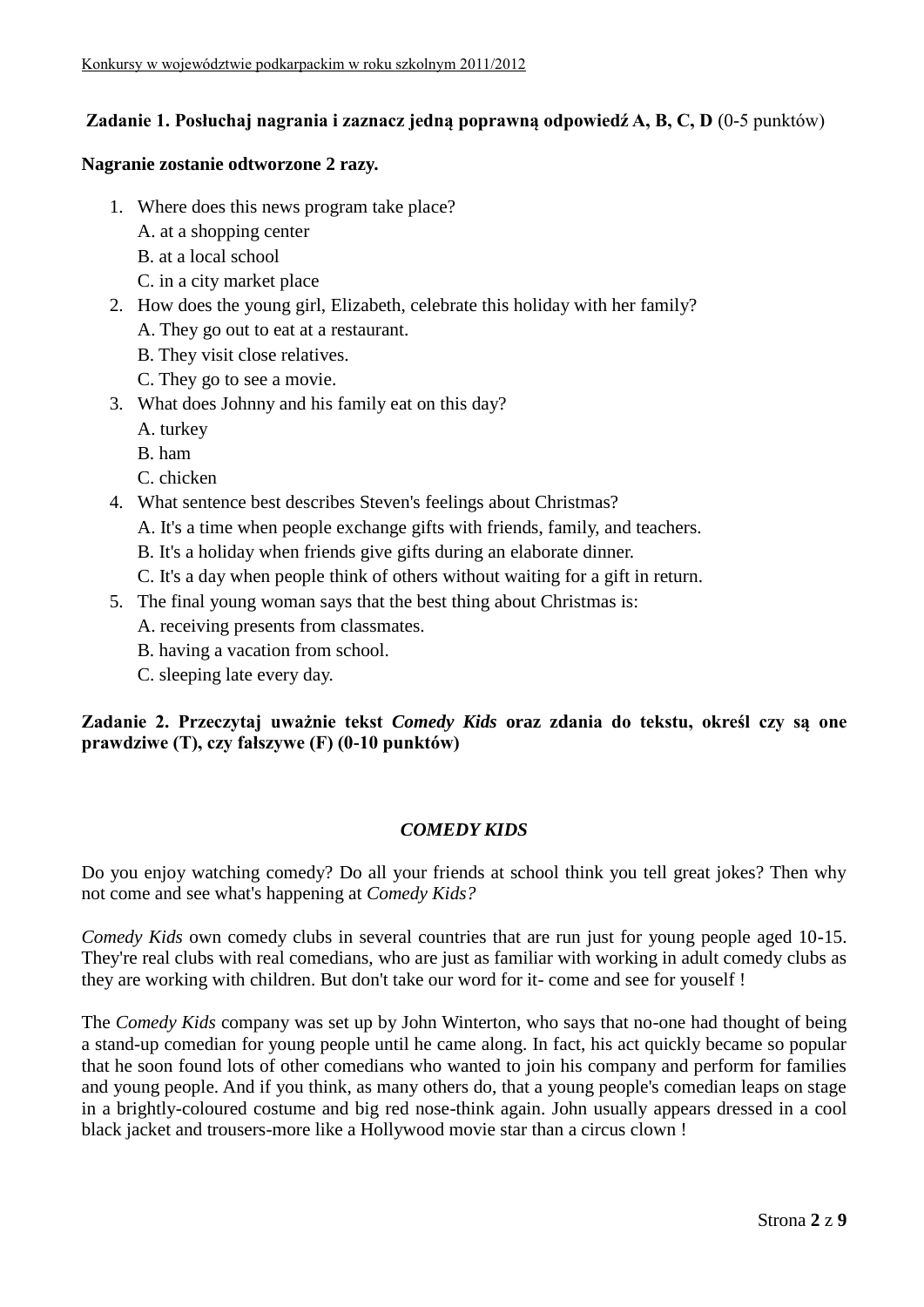#### Konkursy w województwie podkarpackim w roku szkolnym 2011/2012

If you're having a party at home *Comedy Kids* can come and perform for you there at your party- just ask! Of course, it's not the same as performing on stage, so we're always looking for comedians in the clubs, who are good at working with small numbers of young people-and we've discovered there aren't many of them about! But the ones we have found are brilliant. Your very own comedian will also help you to tell your guests some jokes and silly stories- and they can join in too, if they want! It'll be funand very different from any party you've ever had before !

Here at *Comedy Kids*, it's not just about the adults telling the jokes. We also have very short "open spots" where young people get the chance to perform. But we've yet to find someone who can do that without preparation, so we've set up the world's first . Comedy Classes" to teach young people how to tell jokes on stage. At the moment our classes are only monthly, but we're planning to start a number of others over the coming year. So if you want to be a comedian but don't want to wait until you grow up, this is where you can do it. And if you're creative but feel you're lacking in the confidence to speak up, we can certainly help. We'll listen to what you want to do, and try to make it happen.

So what are you waiting for? Come and join *Comedy Kids!*

- 1. *Comedy Kids* operates a number of internationally-based clubs for young people.
- 2. *Comedy Kids* comedians have had as much experience working with children as with adults
- 3. According to John Winterton, he is the first ever young people's stand-up comedian.
- 4. John looks like most people's idea of a typical entertainer for young people.
- 5. *Comedy Kids* will hold special parties at their clubs for young people if requested.
- 6. A lot of *Comedy Kids* comedians have the right qualities for performing at young people's parties.
- 7. Guests at *Comedy Kids* parties are invited to perform if they wish.
- 8. *Comedy Kids* have discovered lots of good young comedians who have not been trained.
- 9. In a year's time there'll be more classes available for young people wanting to be comedians.
- 10. *Comedy Kids* prefer it if the young people who join them are already quite confident.

 $1 \quad 2 \quad 3 \quad 4 \quad 5 \quad 6 \quad 7 \quad 8 \quad 9 \quad 10$ 

## **Zadanie 3. Wybierz i zakreśl poprawną odpowiedź A, B lub C (0-15 punktów)**

## **1. What city is not in the United Kingdom of Great Britain and Northern Ireland?**

- A. Belfast
- B. Cardiff
- C. Dublin

# **2. Which of the four nations' flags is not incorporated in the flag of the UK?**

- A. Ireland
- B. Scotland
- C. Wales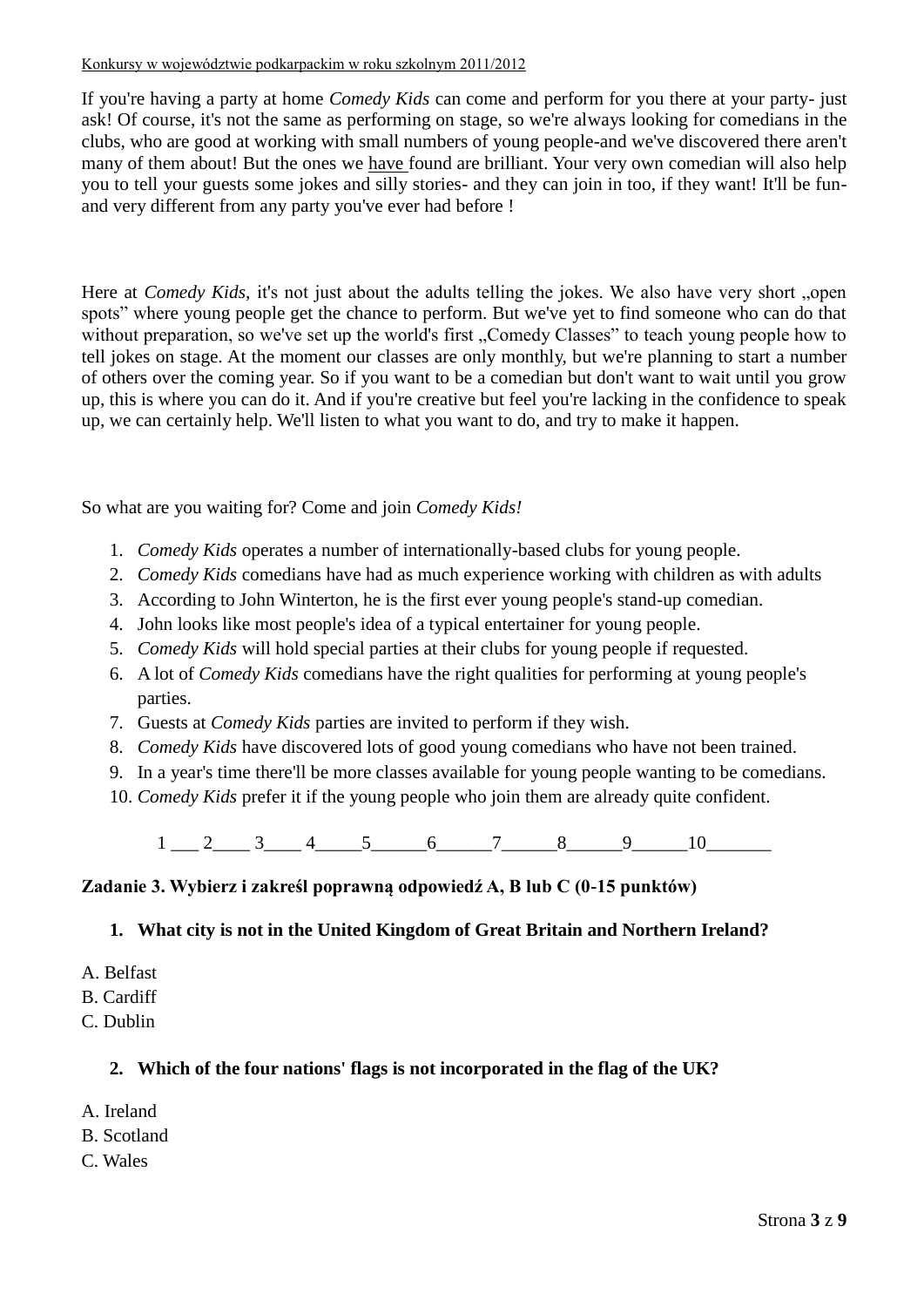# 3. **Which country is St. David the patron of ?**

- A. England
- B. Scotland
- C. Wales

## **4. What is Stonehenge?**

- A. a royal castle
- B. a prehistoric monument
- C. a historic document

# **5. Where is Hadrian's Wall?**

A. in London

- B. in Edinburgh
- C. on the English-Scottish border

## **6. Which of these place names is of partly Roman origin?**

- A. Birmingham
- B. Leeds
- C. Manchester

## **7. Where in England is Birmingham?**

- A. the midlands
- B. the north
- C. the south

## **8. Which of the following cities is not in England?**

- A. Cardiff
- B. Leeds
- C. Newcastle

#### **9. What is the British national anthem?**

- A. God Save the Queen
- B. Land of Hope and Glory
- C. Rule Britannia

## **10. What kind of cooking is involved in traditional national dishes in Britain?**

- A. boiling
- B. frying
- C. roasting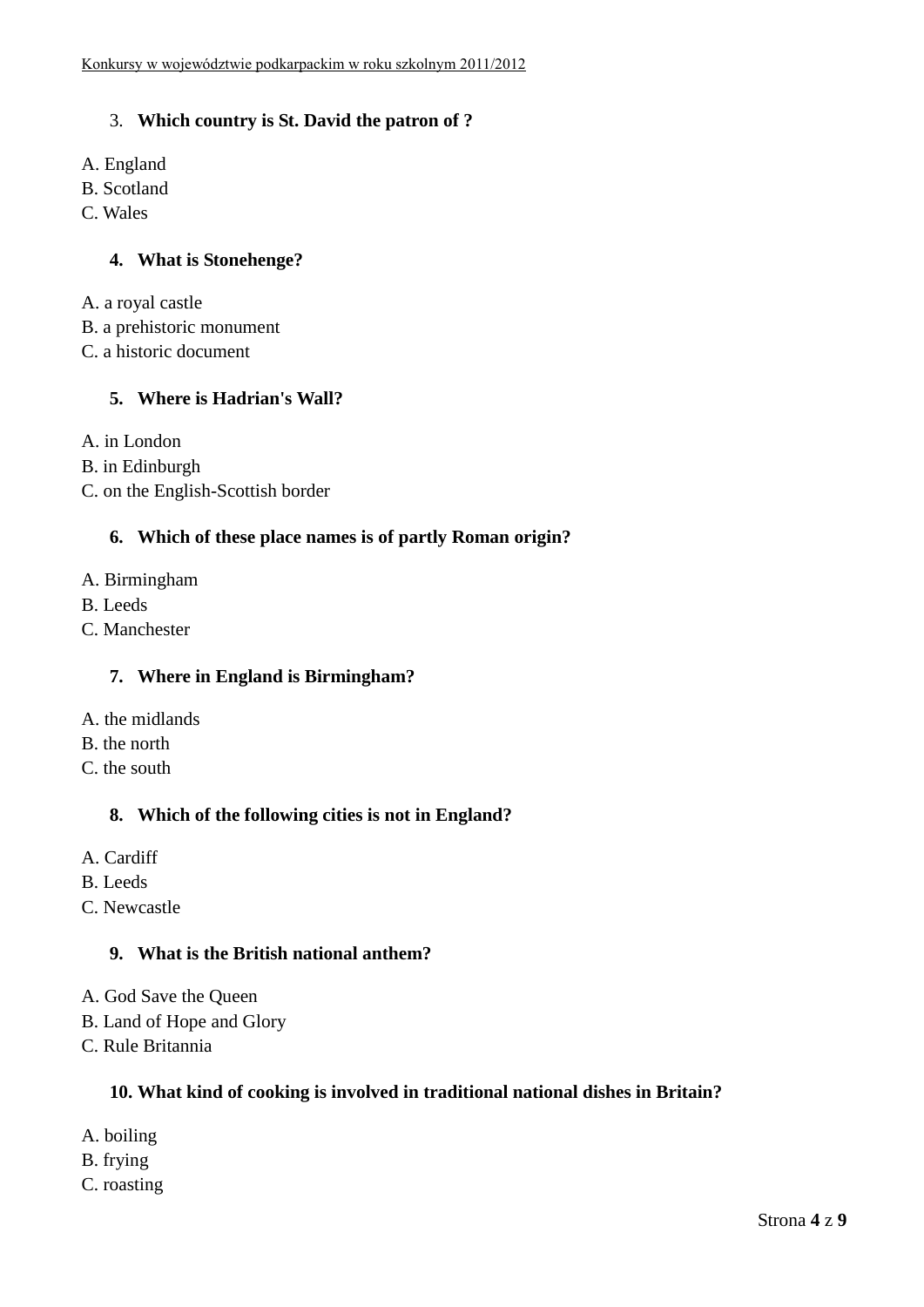## **11. Where does the British parliament meet?**

- A. Downing Street
- B. Buckingham Palace
- C. the Palace of Westminster

#### **12. Which of the following is not a royal residence?**

- A. Buckingham Palace
- B. the Palace of Westminster
- C. Windsor Castle

#### **13.** Who presently has the title " Prince of Wales"?

- A. Prince Charles
- B. Prince Philip
- C. Prince William

## **14. What is Heathrow?**

- A. a London airport
- B. a London street
- C. a London train station

#### **15. Near which town does the English end of the channel tunnel start?**

- A. Canterbury
- B. Dover
- C. Folkestone

#### **Zadanie 4. Przekształć zdania, wykorzystując podane elementy. (0-6 punktów)**

1. I can see nice pictures on the wall.

There …..................................................................................

2. I'm sure they are Australian.

They must...............................................................................

3. Robert's handwriting is neater than John's.

John's handwriting isn't as …..................................................

4. They cleaned my skirt yesterday.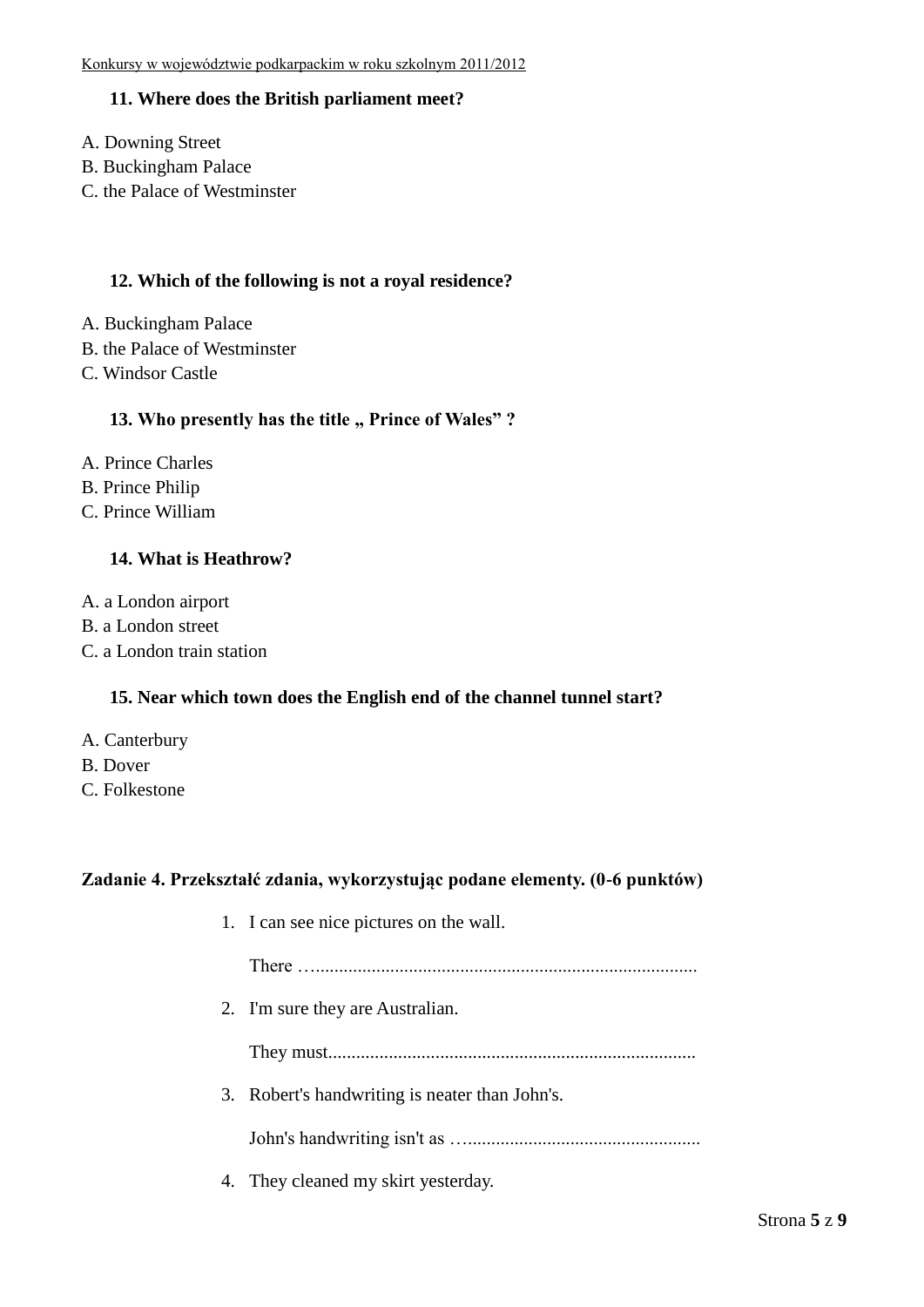| 5. "Wash the dishes", my mother said. |
|---------------------------------------|
|                                       |
| 6. Why don't we play cards?           |
|                                       |

# **Zadanie 5. Uzupełnij podane zdania odpowiednim słowem lub wyrażeniem wpisując odpowiednio A, B lub C. (0-6 punktów)**

1. What did you \_\_\_\_\_\_\_\_\_\_\_\_your mother for her birthday?

A. purchase B. buy C. acquire

2. Why do we \_\_\_\_\_\_\_\_\_\_\_\_\_\_\_\_so much money on food?

A. spend B. buy C. sell

- 3. I'll \_\_\_\_\_\_\_\_\_\_\_\_\_\_you a pound to wash my car.
	- A. spend B. charge C. pay
- 4. Did you the shoes in the shop before you bought them?

A. put on B. wear C. try on

5. Shop assistant: Can I help you?

Customer: Yes please. I'm \_\_\_\_\_\_\_\_\_\_\_\_\_\_\_the menswear department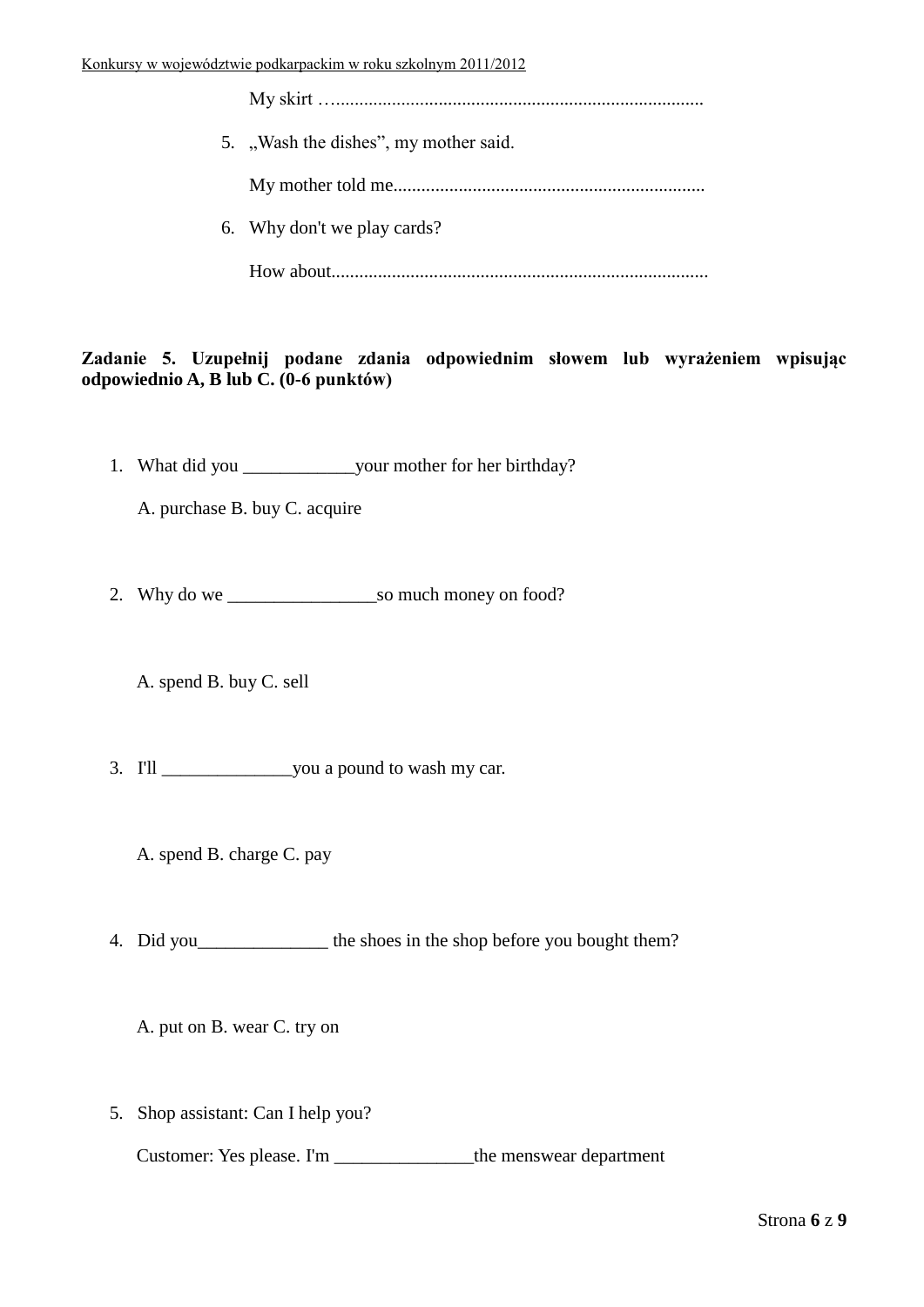A. looking for B. wanting C. hunting for

6. If the trousers are too small you can take them back and them for a larger pair.

A. sell back B. exchange C. replace

#### **Zadanie 6. W poniższych słowach zostały wymieszane litery. Odgadnij te słowa i wstaw w odpowiednie luki w zdaniach (0-16 punktów – 2 punkty za jedną poprawną odpowiedź)**

eptecx dseirpapa vase doaiv slaccials dahryl ilafde viserign

- 1. The coastguards \_\_\_\_\_\_\_\_\_\_\_\_\_\_peple's lives at sea.
- 2. Not everyone understands \_\_\_\_\_\_\_\_\_\_\_\_\_\_music.
- 3. I cour guests from America to arrive soon.
- 4. In the show, the magician waves his magic wand and the birds simply \_\_\_\_\_\_\_\_\_\_
- 5. Cats usually water, but when they have to, they can swim very well.
- 6. There is\_\_\_\_\_\_\_\_\_\_\_\_ any light in here.
- 7. He got a good grade in his maths, but his English exam.
- 8. I'm <u>for</u> my history test tomorrow.

#### **Zadanie 7. Uzupełnij luki czasownikami z ramki we właściwej formie. Możesz ich użyć więcej niż raz. (0-15 )**

have be know quarrel suspect make steal jump take stop raise keep

They (1)\_\_\_\_\_\_\_\_\_\_their five o'clock tea so peacefully, (2) \_\_\_\_\_\_\_\_\_\_\_they? But it

(3)\_\_\_\_\_\_\_\_\_\_\_\_ that way all their lives.When they (4) \_\_\_\_\_\_\_\_\_\_\_\_\_a bit younger, they used to

(5) about their chickens. They both (6) white chickens in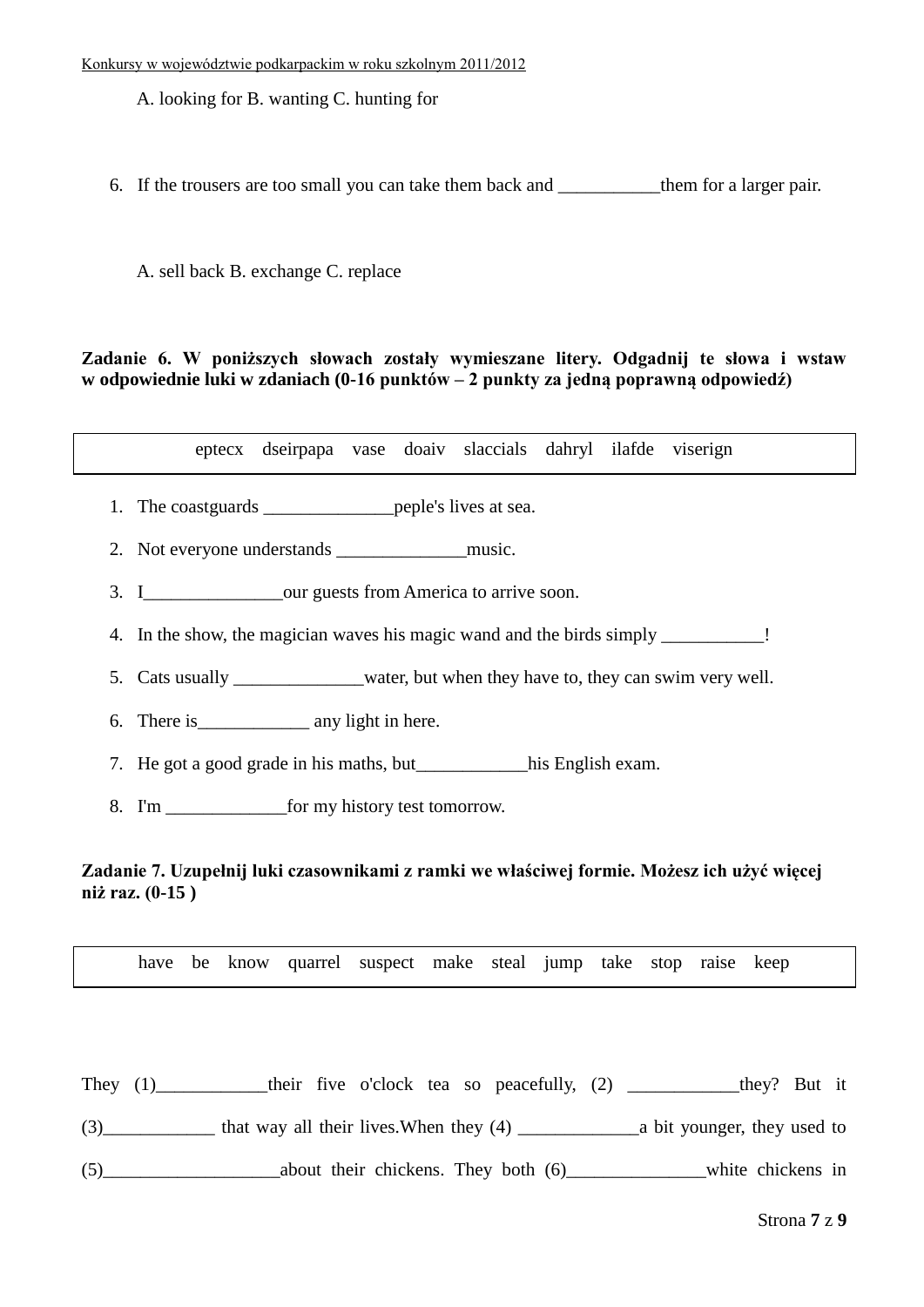their black gardens, but neither of them (7)\_\_\_\_\_\_\_\_\_\_\_\_\_\_\_how many he\_\_\_\_\_\_\_\_\_\_ (8). They

(9)\_\_\_\_\_\_\_\_\_\_\_\_\_each other of (10)\_\_\_\_\_\_\_\_\_\_\_\_\_\_the birds. So they both (11)\_\_\_\_\_\_\_\_\_\_\_\_\_\_

|      |                         |  | guard at night, and any unusual noise used to (12) |  |  |  |  |                       | them $(13)$                                                                  |  |  |  |  |  |
|------|-------------------------|--|----------------------------------------------------|--|--|--|--|-----------------------|------------------------------------------------------------------------------|--|--|--|--|--|
|      |                         |  |                                                    |  |  |  |  |                       | with a wild scream and a stream of bad language. The ,cold war" between them |  |  |  |  |  |
| (14) | only after a fox $(15)$ |  |                                                    |  |  |  |  | all the poor chickens |                                                                              |  |  |  |  |  |